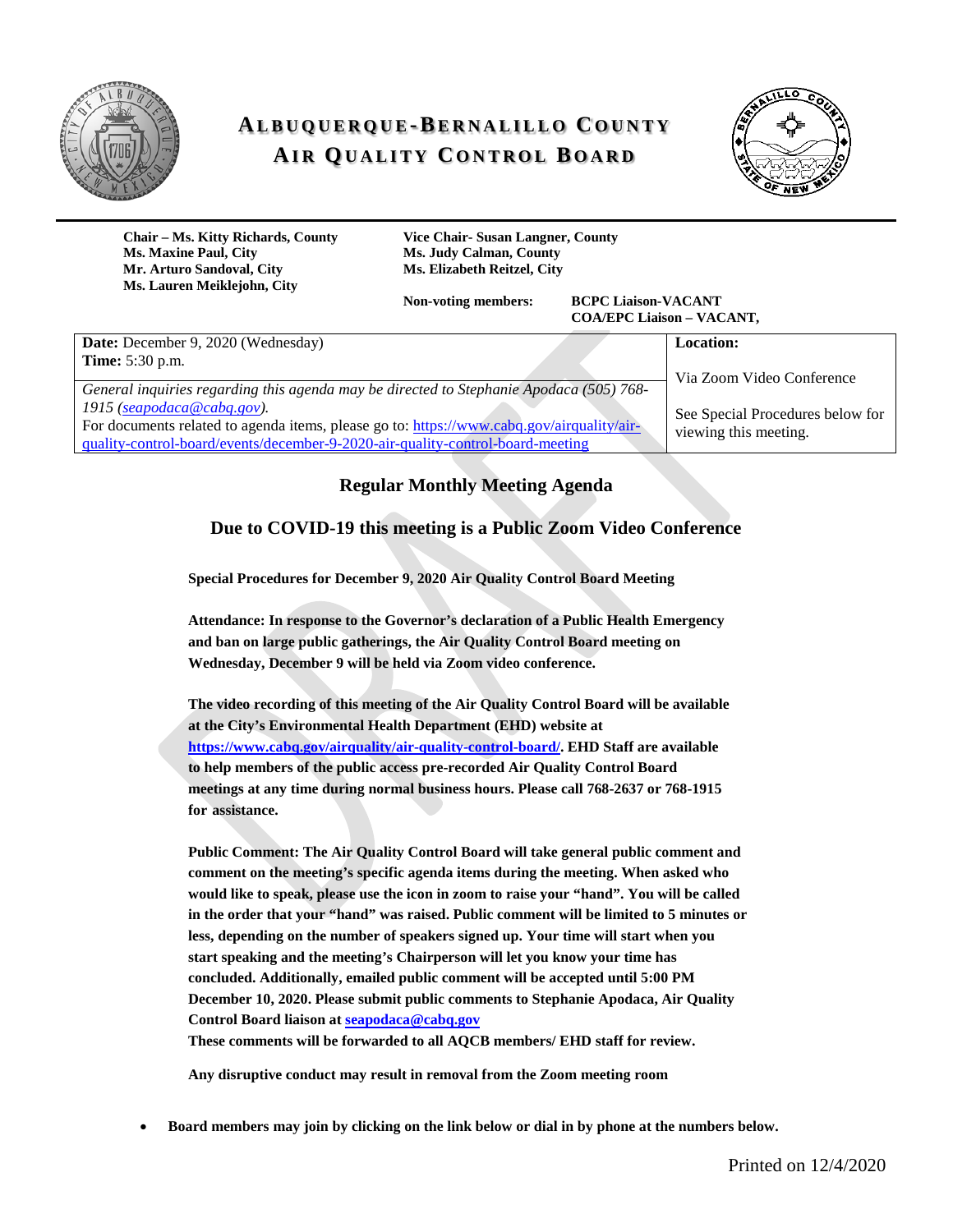• **The public may join the December 9th Albuquerque-Bernalillo County Air Quality Control Board Zoom Regular Monthly Meeting. Persons wishing to join may access Zoom by clicking on the link below or dial in by phone at the numbers below:**

**Join Zoom Meeting** <https://cabq.zoom.us/j/99266661598?pwd=V0djRkU4QWIzQTJMT043cjJIVkNUQT09>

> **Meeting ID: 992 6666 1598 Passcode: 210409**

**Dial by your location +1 669 900 6833 US (San Jose) +1 253 215 8782 US (Tacoma) +1 346 248 7799 US (Houston) +1 646 558 8656 US (New York) +1 301 715 8592 US (Washington D.C) +1 312 626 6799 US (Chicago) Meeting ID: 992 6666 1598 Passcode: 210409**

# **CALL TO ORDER**

**Item #1** Approval of agenda (Chair)

**Item #2** Approval of November 12, 2020 meeting minutes (Chair)

# **AIR PROGRAM REPORT**

Report by Deputy Director Mara Burstein

• Isreal Tavarez will be presenting on the Air Quality Permitting Process.

#### **REPORTS/DISCUSSION**

**Item#3** Closed meeting session under the Open Meetings Act, NMSA § 10-15-1(H)(7), for Air Board members and Air Board attorney, only - status update regarding Complaint to U.S. Environmental Protection Agency under Title VI of Civil Rights Act of 1964, EPA Case No. 13R-14-R6 (Title VI Complaint).

#### **PUBLIC COMMENT**

(Suggested five minute time limit)

#### **ACTION ITEMS**

**Item #4** Title VI Complaint possible board action on whether to agree to enter into informal resolution agreement process, or to take other action related to the Title VI Complaint.